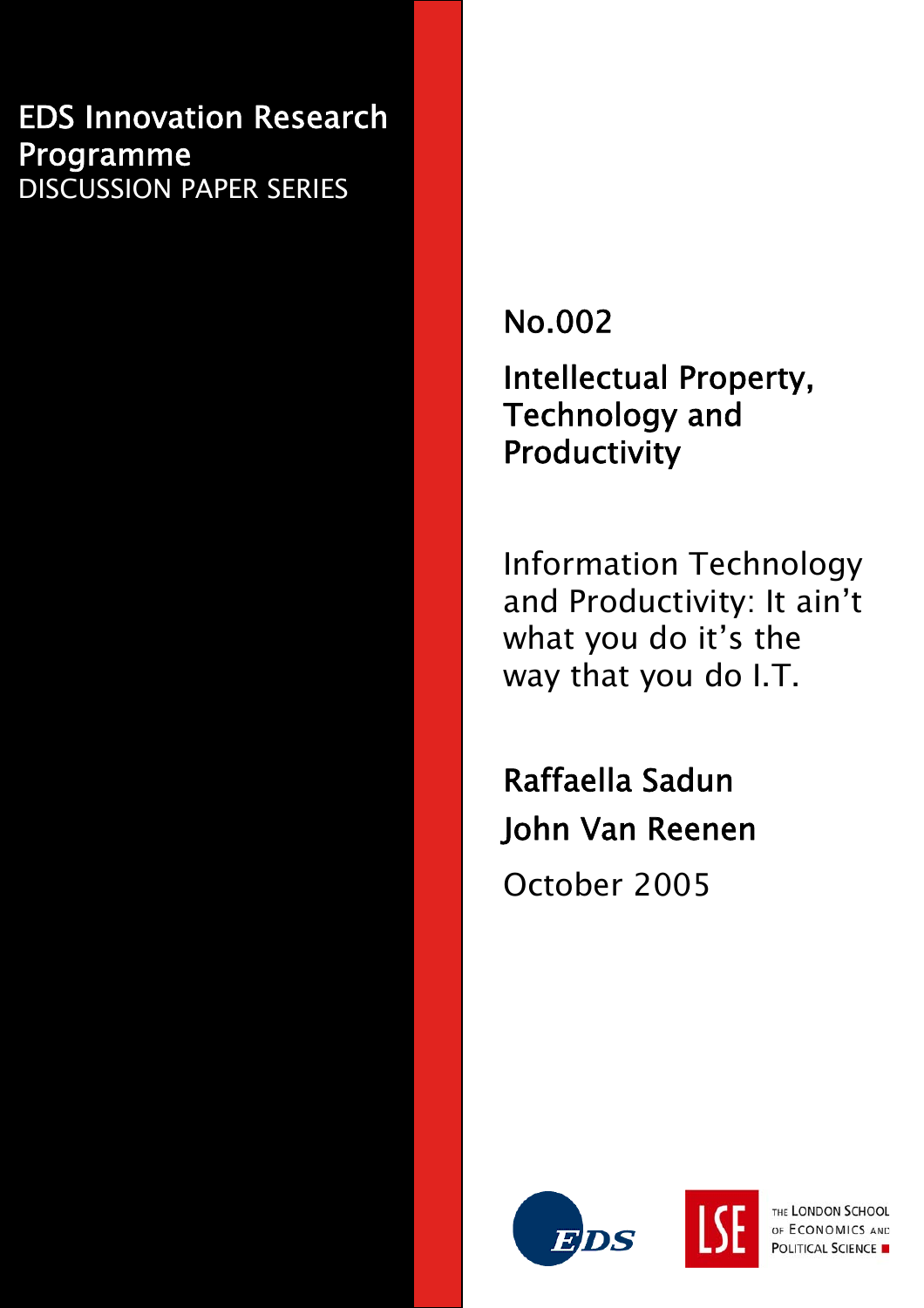Published by EDS Innovation Research Programme London School of Economics and Political Science Houghton Street London WC2A 2AE

© Raffaella Sadun and John Van Reenen, submitted October 2005 ISBN 0 Individual copy price: £5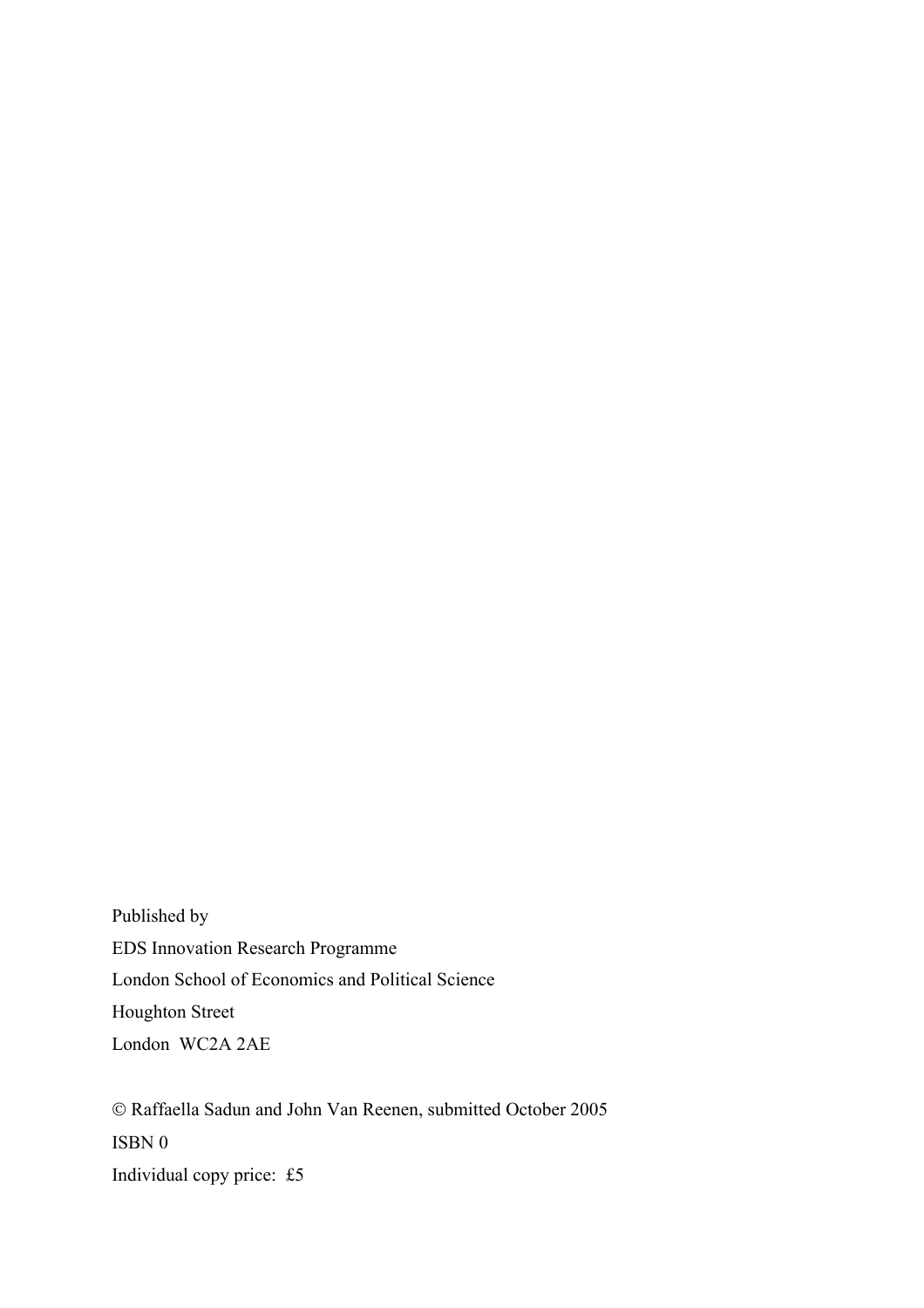# EDS Innovation Research Programme

Is a collaboration between EDS and leading LSE academics from a range of disciplines researching the determinants of innovation, technology, creativity and productivity and the policies needed to foster them.

The Discussion Paper series features the research of the four teams;

- 1. Public policy and services (Patrick Dunleavy, Department of Government)
- 2. Intellectual property, technology and productivity (John Van Reenen, Danny Quah, Centre for Economic Performance & Department of Economics)
- 3. Media, connectivity, literacies and ethics (Robin Mansell, Department of Media & Communications)
- 4. Complexity, mediation and facilitation. (Patrick Humphreys, Institute of Social Psychology)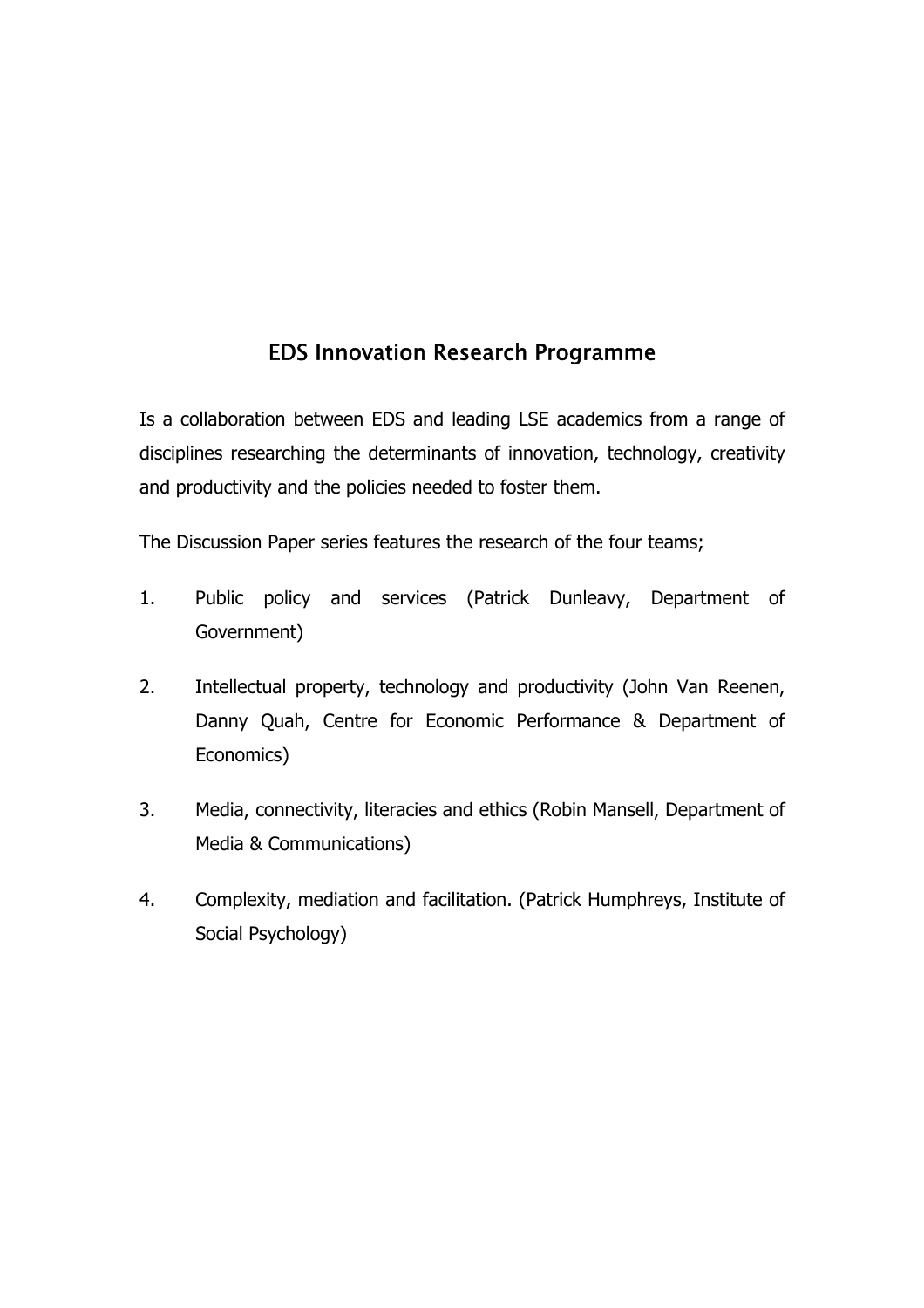# INFORMATION TECHNOLOGY AND PRODUCTIVITY IT AIN'T WHAT YOU DO IT'S THE WAY THAT YOU DO I.T.

# John Van Reenen Raffaella Sadun

Centre for Economic Performance,

London School of Economics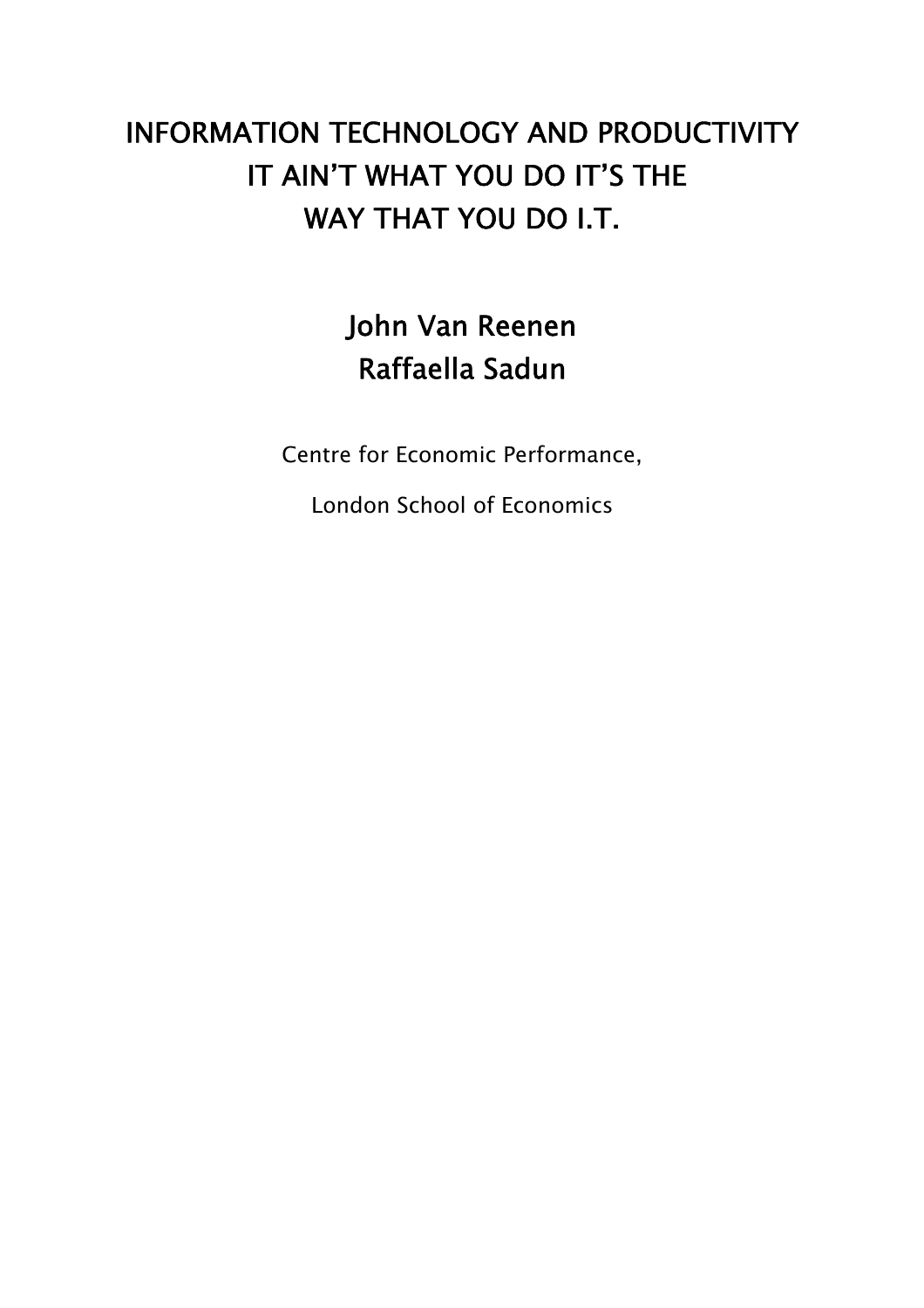### Introduction

What has been the impact of information technologies (I.T.) on productivity? This has been a burning question for policy makers and business leaders for many decades. But it is only in recent years that computer power itself has enabled researchers to statistically interrogate large-scale datasets on firms and providing some more definitive answers to this issue. In this article we report and synthesise some of the main messages emerging from this new line of research. Perhaps the most intriguing finding comes from the examination of the use of IT by global businesses. Multinational enterprises (MNEs) in general, and US multinationals in particular appear to have higher productivity and this appears to be linked to a distinct pattern in their use of IT. This fact may help unravel some of the puzzles in the macro-economic data such as why the productivity acceleration witnessed in the United States since the mid 1990s has not been reflected in Europe. It may be that US firms have organized their management structures in a way that makes better use of IT than their European counterparts.

Within this paper we first set the historical scene within the last few decades by paying particular attention to the end of the "Solow Paradox". Then we discuss the firm-level evidence regarding the impact of IT on firm performance, focusing on the role of the organisational factors that make the difference between IT projects being a success and failure. Finally, we delve into some new research on the impact of IT in multinationals.

The bottom line is that economists have confirmed what business leaders have long known: that the returns to IT are extremely variable and the key difference is the management and organisation of the firm into which the IT is placed.

#### The macro picture: Solow paradox lost?

Labour productivity, or output per hour worked, is the key indicator of material wellbeing because it allows for sustainable income and consumption growth (which can be in the private or the public sector). Over the last 60 years roughly three periods can be distinguished.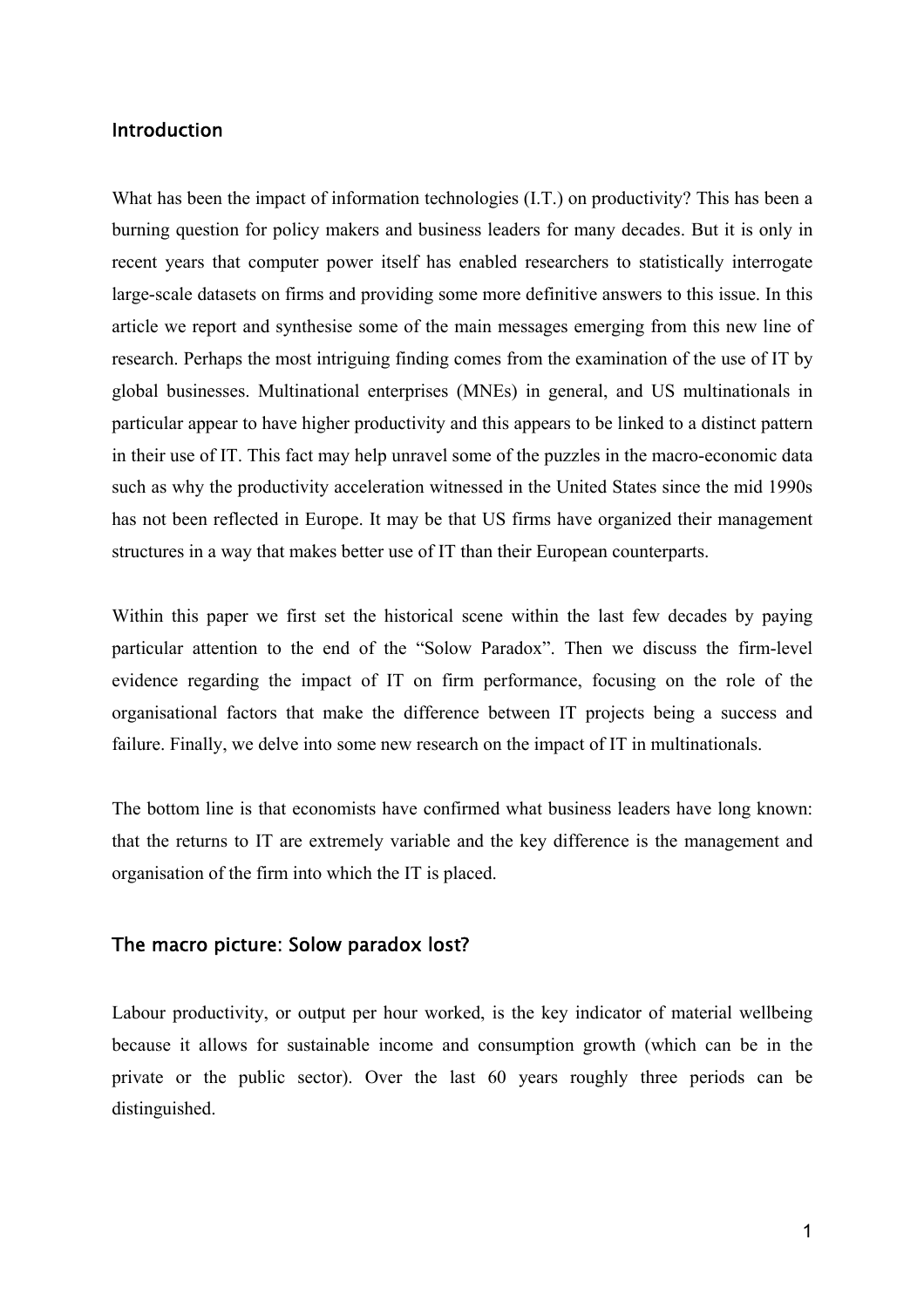The first period, starting after the Second World War, was one of strong productivity growth in the developed world – to be interrupted in the mid 1970s, following the first Oil Shocks. Despite this slowdown in productivity growth, between the mid 1970s and the 1990s Europe continued to catch up with the US productivity levels and some nations even overtook the US. This was the era of the "Solow Paradox". Nobel Laureate Robert Solow remarked that computers appeared to be everywhere except in the productivity figures. Information technology appeared to be pervasive in the 1970s and 1980s – in offices, homes, factories and shops – and most people and economists expected this new technology to boost productivity. Productivity growth appeared to slow down, however, just at the time that computerization seemed to take off.

After the mid 1990s, however, a new picture emerged. The US economy bounced back and productivity growth returned to the healthy Post-War levels. Productivity growth continued to surge ahead even in the face of High Tech crash after 2000 and the terrorist attacks of 9/11. By contrast, European countries did not experience an acceleration on productivity growth after 1995. For the last ten years the long catching up process between the level of productivity of Europe and the US has ground to a halt.

IT does matter if we want to understand the US "productivity miracle". Imagine we split the economy into three sectors:

- (1) industries which intensively produce IT (e.g. semi-conductors, computing)
- (2) sectors which intensively use IT (e.g. retail, wholesale, finance)
- and
- (3) all other sectors in the economy

Surprisingly it turns out that the IT producing and using sectors essentially account for *all* of the acceleration in US productivity (Stiroh, 2002a). This is shown in Figure 1 which presents the acceleration in productivity in the US and European productivity growth since 1995. Beginning with the US picture on the left side of the figure we see that productivity growth accelerated by 3.5 percentage points per annum in the ICT-using sectors (from 1.2 per cent p.a. pre-1995 to 4.7 per cent p.a. post 1995). It accelerated by 1.9 per cent in the ICT producing sectors. But there was actually a small deceleration in all the other sectors of the economy.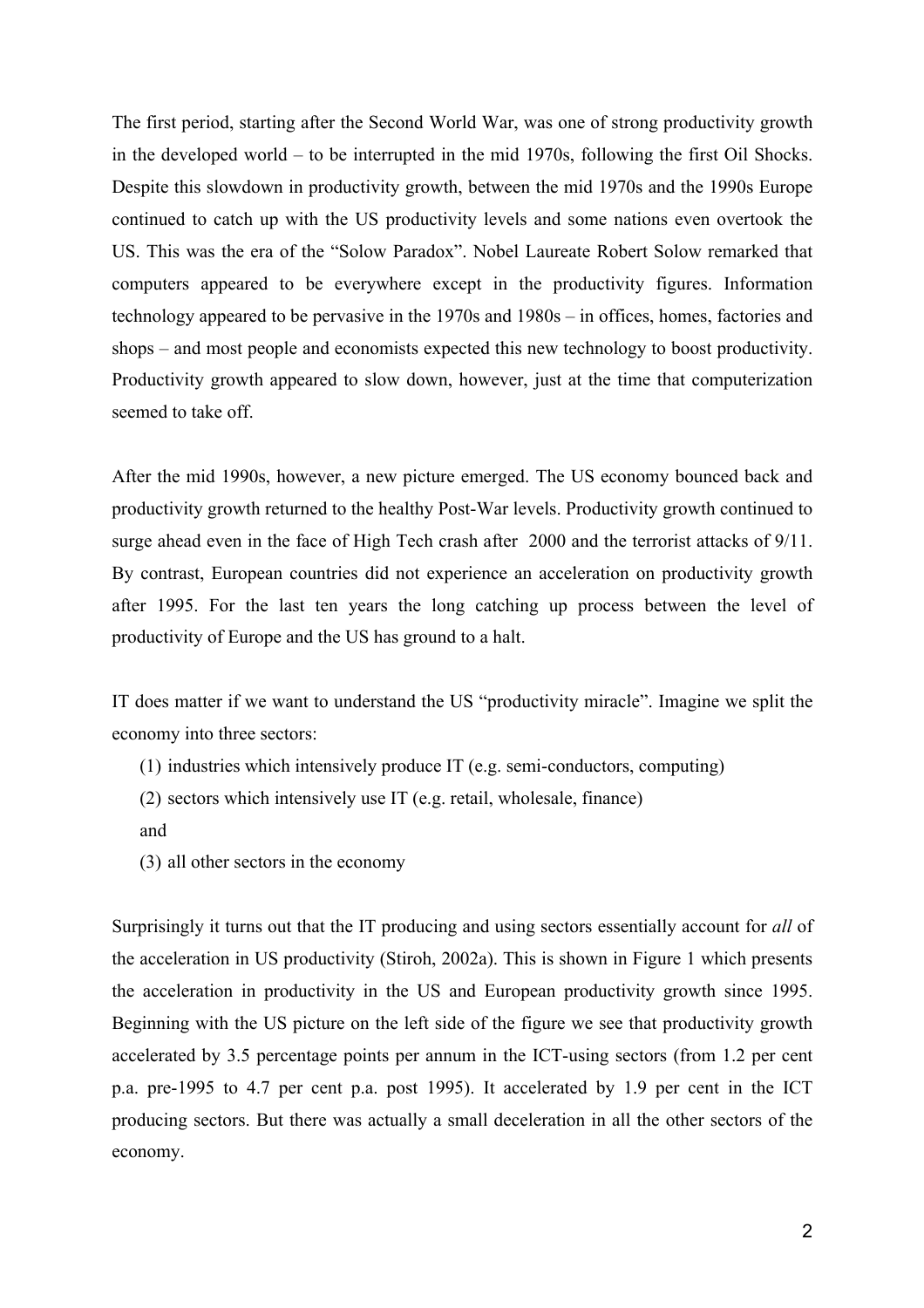Figure 1:Since 1995 US productivity growth accelerated in ICT using sectors and the ICT producing sectors





Lying behind this is the enormous fall in the quality adjusted prices of IT since 1995, which has its roots in technical progress in the semi-conductor industry. Rapid improvements in the power of semi-conductors lead to big increases in productivity growth in the IT producing sectors. Moore's Law seemed to accelerate post 1994 and this fall in the price of a key input lowered prices across a whole range of products in the IT producing sectors. As the price of IT products plunged, firms deepened their use of IT capital and this was naturally strongest in sectors that intensively used ICT. Increasing usage of IT per worker hour, increased output per hour tremendously.

Looking at Europe we also see a big increase in productivity in the IT producing sectors of 1.6 per cent a year. The big difference between the US and Europe is in the IT using sectors here there was no productivity acceleration in the late 1990s as there was in the US. Productivity growth remained static at about 2 per cent a year. Since IT is available throughout the world at broadly similar prices this raises a question – why were European

Source: O'Mahony & Van Ark (2003)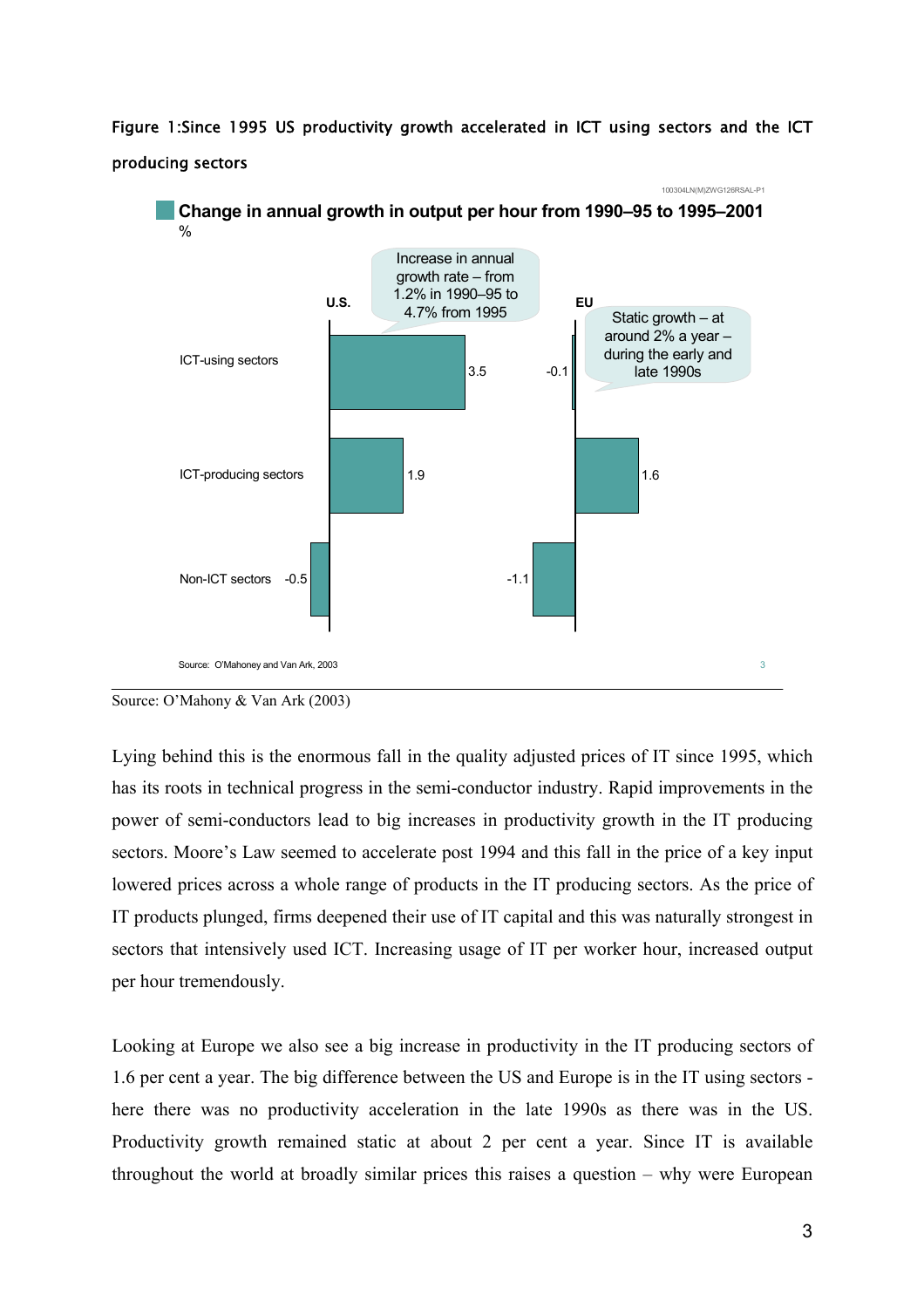firms not able to reap the same benefits from IT as their US counterparts? We will return to this question later. In order to answer it we have to delve beneath the macro numbers into the firm level evidence.

#### The micro-economic picture: paradox regained?

Advances in computer technology have enabled large datasets on company productivity and IT to be amassed and also improved the ability of econometricians to analyse this data. The basic methodology to assess the return to IT is to analyse a "production function". The researcher will try and statistically account for the output of the firm with a large number of inputs, the input of most interest being ICT. Since IT is one form of capital it is important to control for other forms of non-IT capital (e.g. buildings, vehicles, non-IT equipment, etc.). Labour and material inputs also have to be controlled for as well as other factors such as plant age, region and the state of the business cycle. The best studies use longitudinal data where the same forms are followed over time so the researcher can see if a burst of IT capital is followed by a burst of productivity after controlling for other factors.

Several interesting findings have emerged. First, on average IT does appear to be statistically significantly associated with higher firm level productivity. This stands in contrast with some of the earlier industry and macro level studies that struggled to find any effect of IT on productivity. The reason why the earlier industry level studies struggled to find much of an impact may be because the industry averages disguise large differences between firms within industries.

Second, the magnitude of the association between IT and company productivity is substantial. If IT was simply a "normal" form of capital earning the usual market return we would expect that a doubling of the IT capital stock would increase output by approximately the share of IT in total revenues. Since the relevant share was about one to 2 percent in most studies it is interesting that most studies appear to find impacts much greater than this. Kevin Stiroh (2002b) of the New York Fed reported a "meta-analysis" looking at the results of 20 different studies of the association of productivity with IT. He investigated the "Elasticity of productivity with respect to IT", in other words by what percentage would productivity increase if a firm doubled its use of IT? Taking the studies as a whole he found this elasticity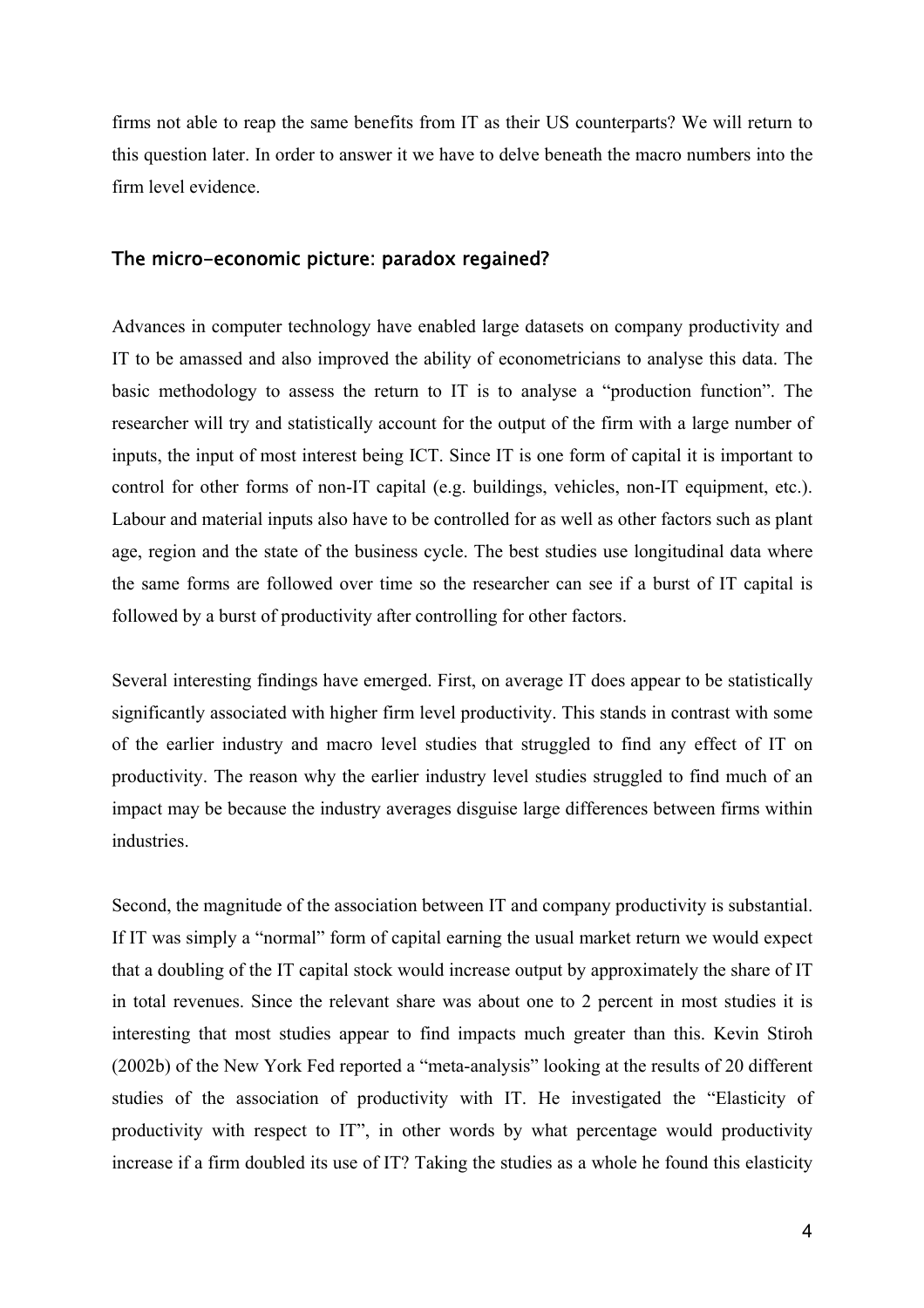was about 5 percent. In other words a doubling of the IT capital stock was associated with an increase in productivity of 5 percent. This is much larger than one would expect if IT was just another form of capital such as buildings. This would seem to suggest that there are some special features of IT compared to other forms of capital.

Third, between different studies, there is a huge variation around the average impact of IT on firm productivity. Stiroh (2002b) reports estimates ranging from an upper end of over 25 percent to negative 5 percent. Some of these differences are due to methodological choices such as alternative specifications of the statistical model. But it is more likely that a large amount of this variation is due to genuine differences in the impact of IT across firms and this is reflected in the different results from different datasets.

In order to understand this heterogeneity we must move beyond only looking at technology and investigate other features of the firm.

### Beyond ICT: the role of complementary factors

An important reason why the returns to IT differ across firms is that different firms have very different environments into which IT is placed. Often IT spending is only the tip of the iceberg – there are a whole host of other investments made in the firm to enhance the use of IT - consultancy expenses for example. Skills are also important: there is a lot of evidence that educated workers tend to be much better at coping with the uncertainties of new IT systems than less skilled workers. Other organizational factors such as decentralisation of decision making and the steepness of the managerial hierarchy have been found to be important. Old-style "Tayloristic" organizations are characterized by large bureaucracies, rigid and centralised hierarchies where decisions made by senior managers are cascaded down to people below. These firms have, on average, produced much lower returns to IT than more "organic" flexible firms with flatter hierarchies, less centralized control and more autonomy for lower level employees.

Whether firms make these investments in complementary organisational capital seems to be very important. Bresnahan et al (2002) examined the impact of IT on productivity in over 300 large US companies. Doubling the IT stock was associated with an increase in productivity of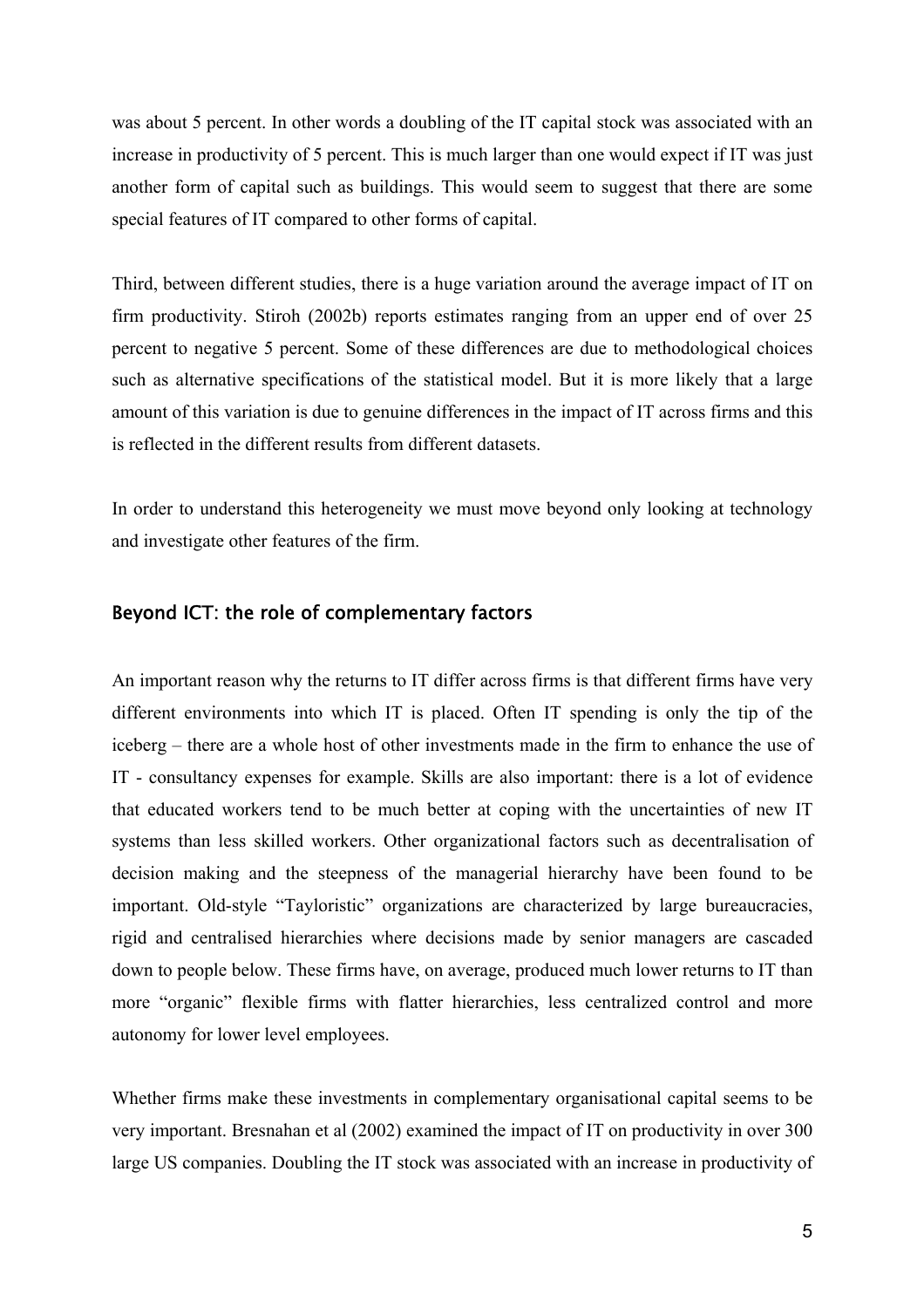3.6 per cent, but this increased to 5.8 per cent if a firm became more decentralized (in their study a one unit increase on a decentralization index, based around teamwork and autonomy of workers). Similarly, a study by researchers at the London School of Economics' Centre for Economic Performance and McKinsey found that major increases in IT intensity were associated with 20 per cent higher productivity in the best managed firms (defined as those who scored in the top quartile of managerial good practices), but the same increase in IT intensity only raised productivity by 2 per cent for the poorly managed (defined as firms in the bottom quartile of managerial good practices).

Although this literature is in its early stages as it is tricky to quantify these organisational and managerial factors precisely. But the existing studies do suggest that organizational factors interact with the use of IT which then cannot be studied in isolation.

#### The role of global businesses: US multinationals do IT better

One stylized fact emerging from the study of firm productivity is that plants belonging to multinational firms are more productive than plants of wholly domestic firms. This is not surprising as MNEs need to be more efficient in order to start operating outside their home market. What is more interesting is that plants belonging to US multinationals appear to be more productive than non-US multinationals. This is true both within the United States and in other countries. For example, Figure 2 shows data from over 7,500 establishments located in the UK studied by Bloom, Sadun and Van Reenen (2005). In terms of value added per worker US multinationals are 23 per cent more productive than the industry average. Non-US multinationals are 16 per cent more productive than the industry average and domestic plants are about 11 per cent less productive. In terms of output per worker the US advantage over domestic firms is 21.5 per cent and non-US advantage is 17.5 per cent. This is consistent with evidence that the plants of multinational US firms are more productive despite whether the plants are based on US soil or foreign soil. The US productivity advantage is partially linked to greater use of inputs: US establishments use about 10 per cent more materials and 4 per cent more non-IT capital than non-US multinationals. But Figure 2 shows that IT capital may also be a very important factor: US firms use a whopping 40 per cent more IT capital per worker on average whereas non-US multinationals use only 20 per cent more.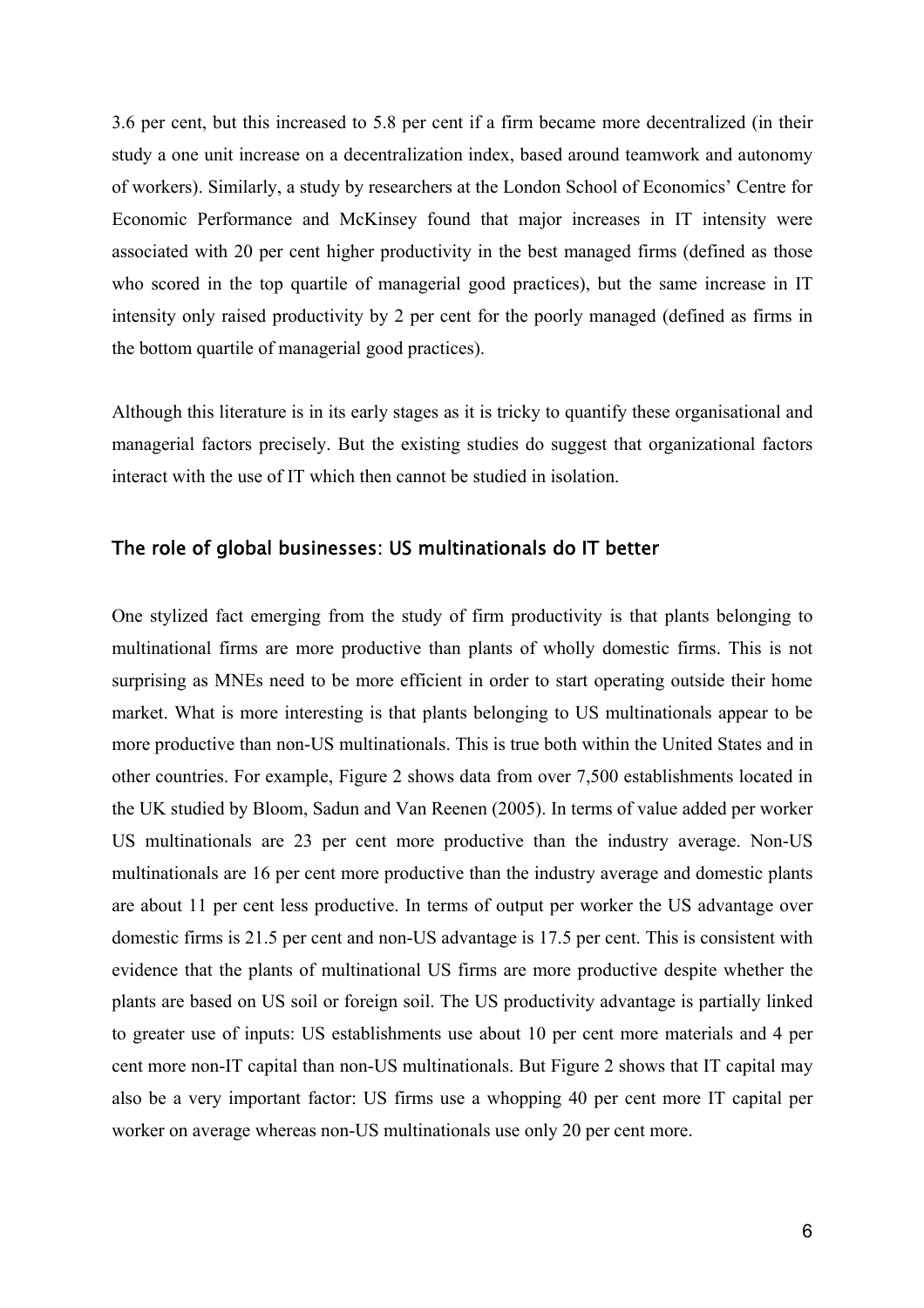But this difference in the usage of IT is only one part of the story. While estimating a production function we found that US establishments were 8.5 per cent more productive than establishments owned by a UK firm with no international operations (a purely "domestic" firm) after accounting for labour, non-IT capital, materials and a host of other factors (i.e. US firms' total factor productivity, TFP, was significantly higher than that of UK owned firms). Controlling for the fact that US firms used more IT accounted for only one percentage point of this gap (i.e. the gap in total factor productivity dropped from 8.5 per cent to 7.5 per cent). What mattered was the way that US firms *used* IT. A doubling of the IT stock was associated with an increase in productivity of 5 per cent for a US firm but only 4 per cent for a non-US firm. US firms appeared to simply get more productivity out of the same amount of IT (this was not true of non-IT capital).





Source: Bloom, Sadun and Van Reenen (2005) Notes: Observations - 576 US multinationals; 2,228 non-US other MNE; 4,770 domestic UK

A second interesting finding in Bloom et al (2005) was that the bigger returns to IT usage for US firms were only found in certain sectors of the economy. These were exactly the same "IT-using" sectors of wholesale and retail that accounted for the US productivity miracle discussed above. In other words it was only in the IT using sectors in Figure 1 where US firms' IT productivity was much higher.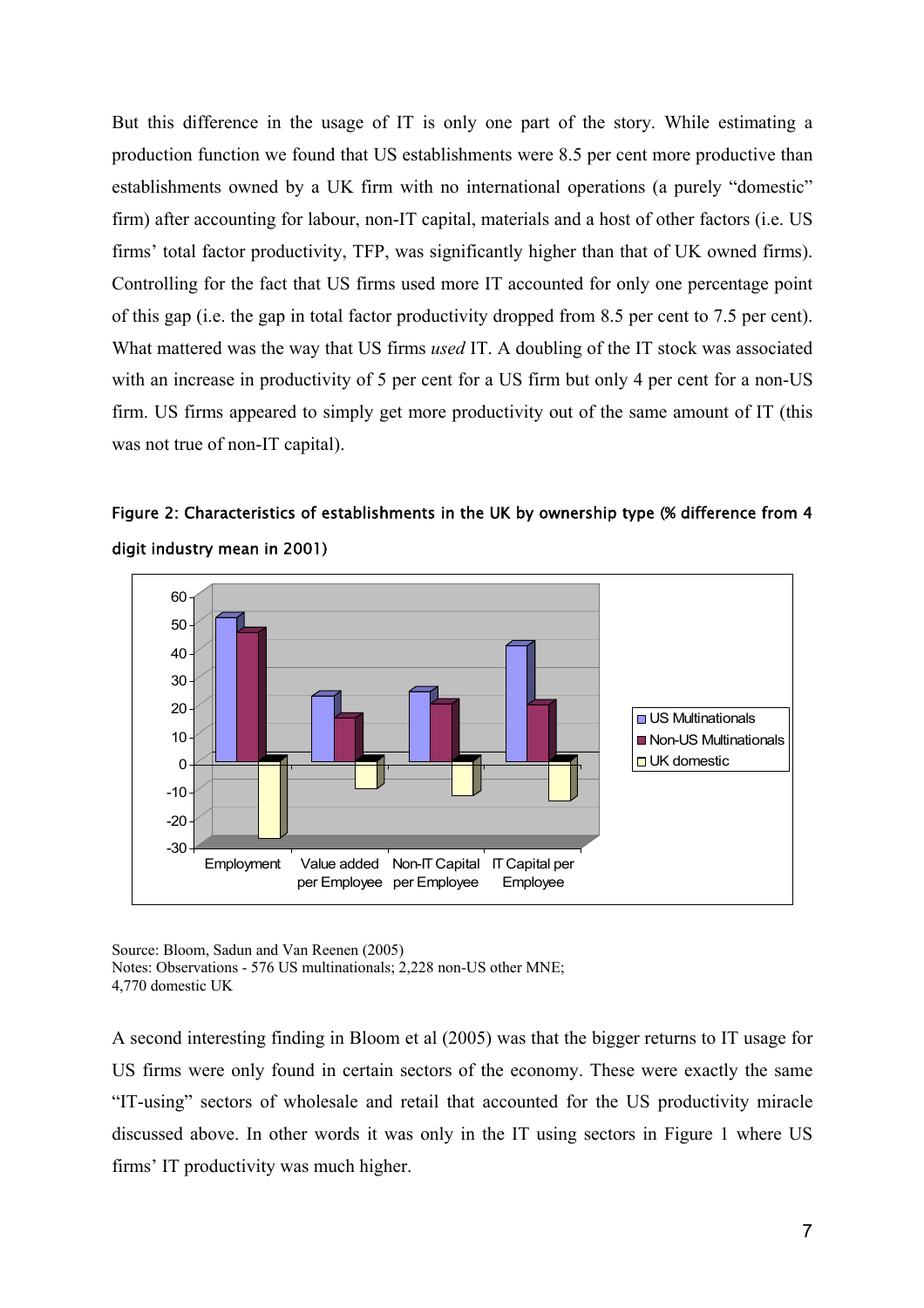Why were the returns so much higher for US firms? We investigated a wide variety of hypotheses, including whether the US firms simply had more skilled workers or better software? Neither of these seem to be the culprit, rather, we suspect that the main reason lies in the managerial structure of US firms. In some joint work with McKinsey & Co (see Bloom et al, 2005) we scored firms in four countries (US, UK, France and Germany) on a range of managerial "best practices" such as incentives (e.g. merit-based promotion and pay), the use of lean manufacturing techniques, performance management and effective targets. Across all firms, US firms were significantly better managed on average than European firms. Looking within Europe at US subsidiaries we also found that they were significantly better managed than non-US subsidiaries and domestic firms. Furthermore, US subsidiaries were also much more likely to allow greater autonomy to employees (a factor associated with higher returns from ICT). This suggests that what gives US firms their advantage is their organisational and managerial structures that enable them to get the most out of their technology.

#### Discussion

Taken together, these findings suggest that a reason for the slower growth of productivity in IT using sectors in Europe is that US firms have better internal firm organisation allowing them to get more from their IT.

So why have European firms not adopted American forms of business organisation more wholeheartedly? There is some evidence that they are beginning to do so. For example, the Wal-mart model is explicitly copied by the UK's largest supermarket, Tesco. It has also been transplanted directly, as Wal-mart has acquired Asda which is now the UK`s second largest supermarket.

Organisational changes are large and costly events, however, so change is often slow and difficult. Furthermore, there are regulatory and cultural constraints to adopting US business practices in Europe. For example, removing poorly performing workers is extremely difficult especially for longer tenured workers in larger firms. This is due to strong labour regulation protecting workers against dismissal. These enable managers and workers to block changes that may threaten their vested interests. Rapid promotion of very talented workers is also problematic as young employees are often expected to go through extensive training and unions prefer tenure based promotion systems to those based on individual performance. In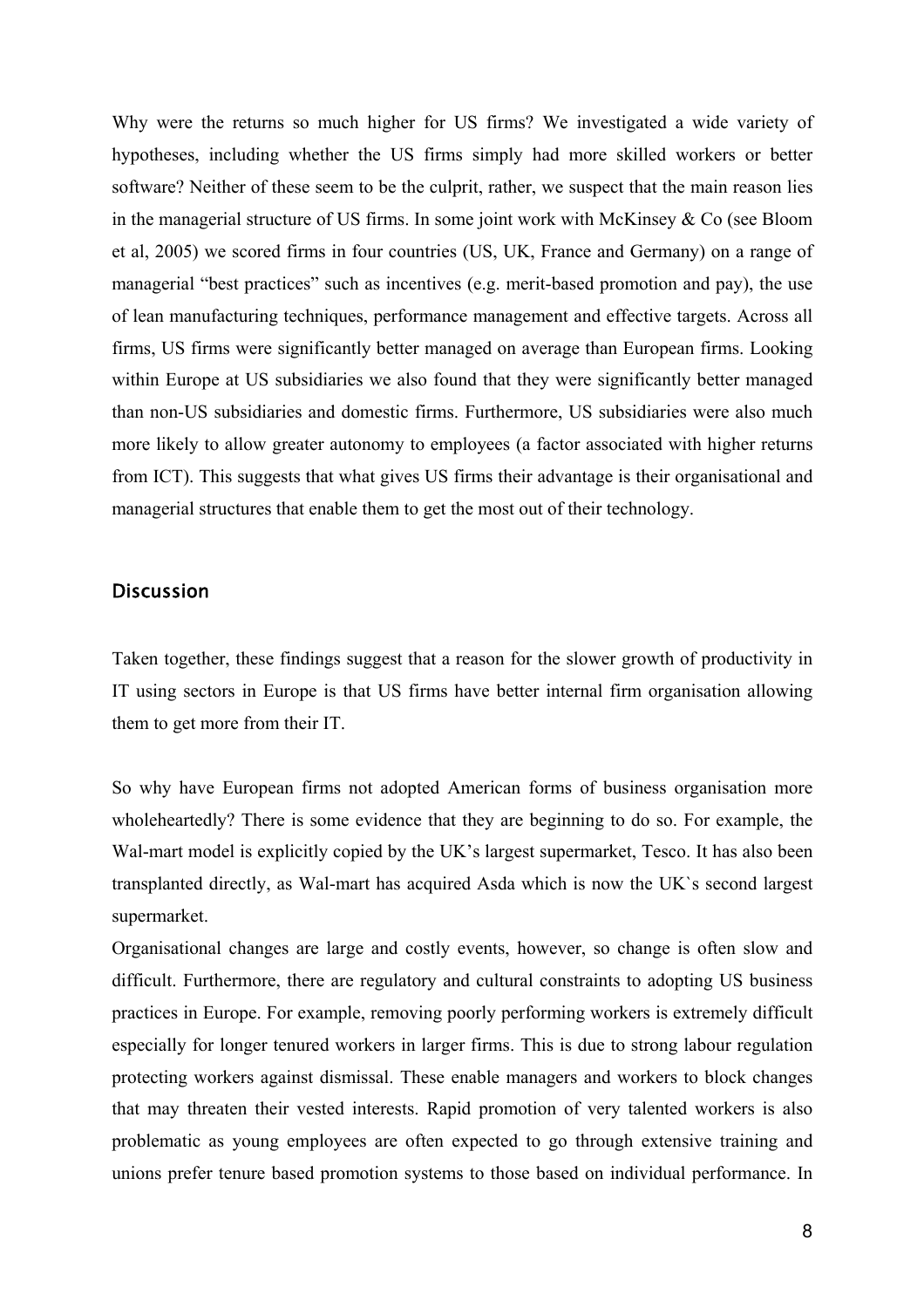the US, change often occurs due to the entry of new firms and plants but this is difficult to bring about while there are entry regulations protecting incumbents against the threat of new entry. All of these barriers should not be over-emphasised however, as US multinationals appear to be able to do as well in the European outlets as they do back home (Starbucks, McDonalds, etc).

A deeper question to consider is whether European firms really should change so radically? The older organisation forms served Europe well during the catching up period and it may well be that there is an "innovation cycle". This is where, at first, a radical innovation (a "general purpose technology", to use the jargon) generates many new technologies where returns are highly uncertain because no firm really knows how to use them efficiently. Flexible economies with more entrepreneurial firms are able to successfully adopt the new technologies because they allow a much greater degree of experimentation – they are prepared to see many new firms enter and fail. But as the risks and returns for these new technologies become better understood other countries are also beginning to adopt them successfully. European institutions may simply be better at the latter "adoption" stage of the cycle than they are at the earlier stage. On the other hand if we have genuinely entered a new phase of development where individual performance, flexibility, decentralisation and general education are needed, then such complacency could be fatal.

Japan is similarly an interesting case. Although there has been less economic research into it, general trends in productivity for Japan are, it seems, more like Europe than the US: there has been no sign of the productivity "miracle" in Japan. This disappointment could be blamed on the specific macro-economic problems (of deflation and bad debts) that have plagued Japan since the bursting of the asset bubble economy at the end of the 1980s. This excuse is not available for Europe however. This suggests that the productivity difference between America and the other main advanced countries is not simply due to particular countryspecific macro-economic differences but is rather, more fundamental.

## **Conclusions**

The rebound of US productivity growth has been a major economic development over the last decade. This "miracle" is linked to IT as the productivity acceleration was particularly strong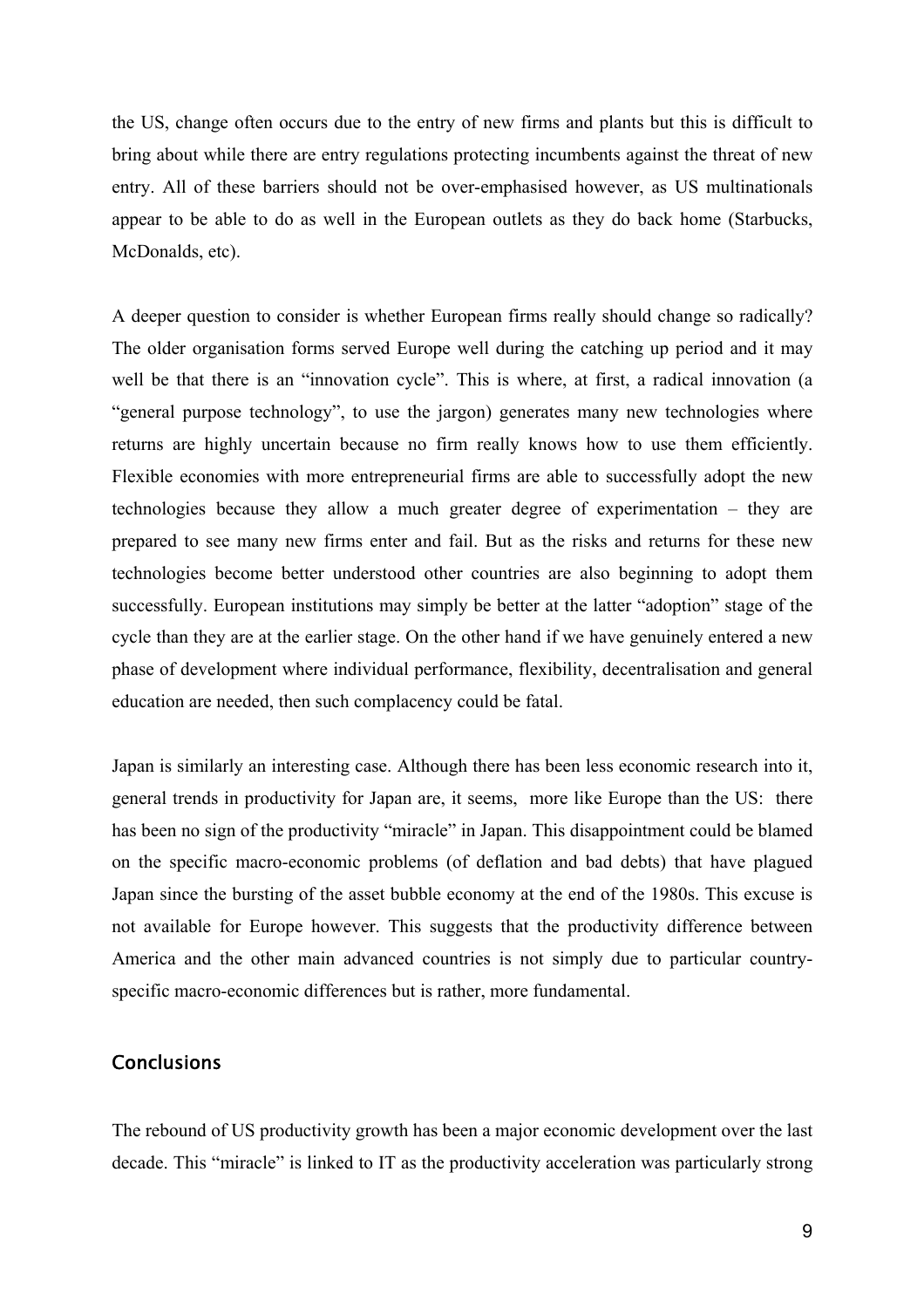in those sectors that used IT intensively - such as retail and wholesale. Europe did not experience this acceleration in the same sectors. We have shown that the bulk of the evidence from firm level, micro-economic studies is that IT *does* have an economically and statistically significant impact on productivity but this varies dramatically between firms: having the right organisation helps greatly in making the most of ICT. We have suggested that these organisational differences also lie behind the different productivity performance between the US and Europe – US firms are better placed to take advantage of ICT. It is likely that European firms will have to adopt more US style business processes to obtain the same level of productivity advances. This is probably simply a matter of time - the question is how long will it take?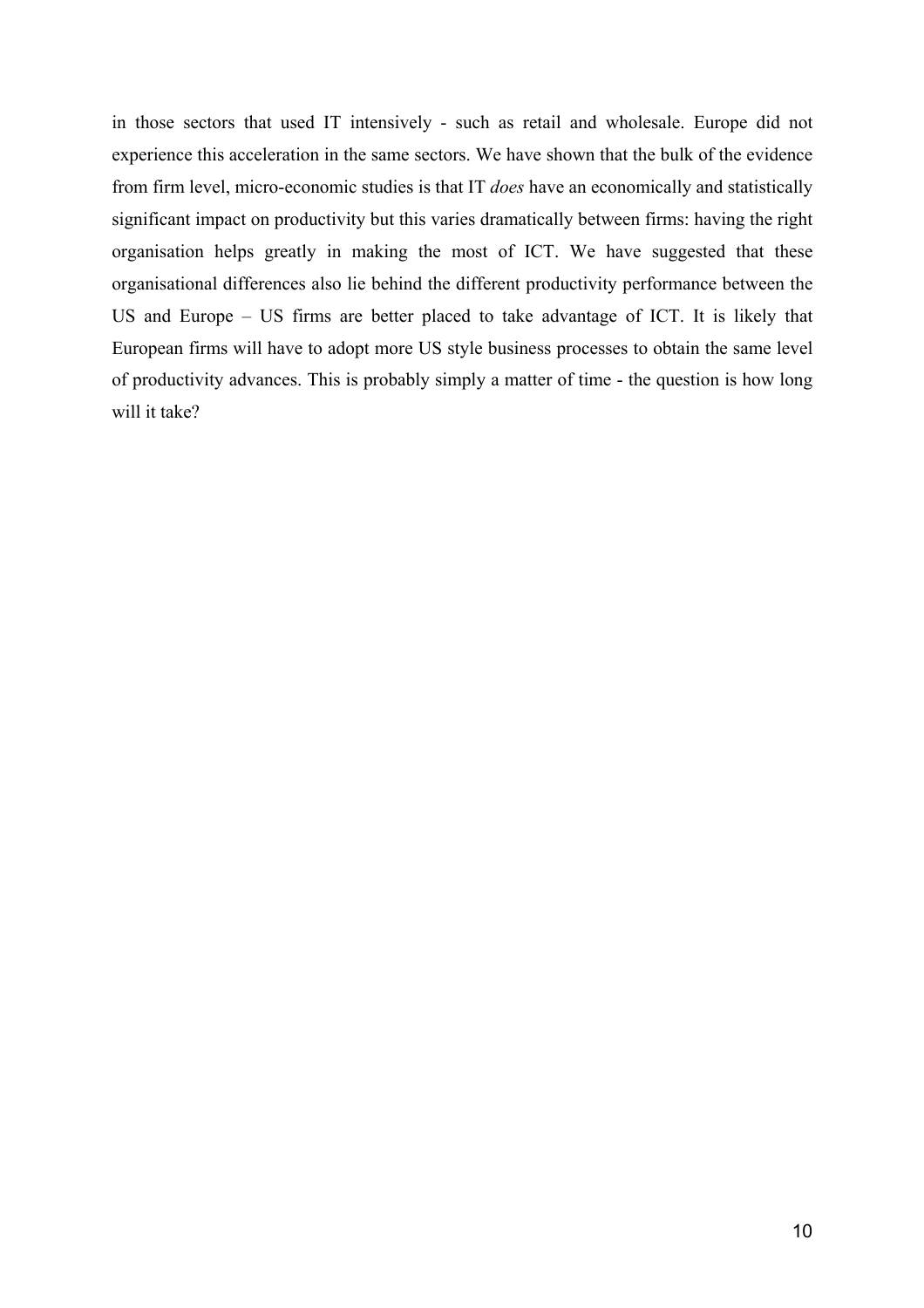## References

- Bloom, N., Sadun, R. and Van Reenen, J. (2005), 'It Ain't What You Do It's the Way that You Do I.T.: Testing Explanations of Productivity Growth Using US Affiliates", mimeo Centre for Economic Performance, London School of Economics
- Bloom, N., Dorgan, S., Dowdy, J. Van Reenen, J. and Rippin, T. (2005), *Management Practices across firms and Nations*, Centre for Economic Performance, London School of Economics. [www.cep.lse.ac.uk/management](http://www.cep.lse.ac.uk/management) See also "A Ouestion of Management" in The Economist, June  $11<sup>th</sup>$  2005, p.80.
- Bresnahan, T., Brynjolfsson, E. and Hitt, L. (2002), 'Information Technology, Workplace Organization and the Demand for skilled labor', Quarterly Journal of Economics, 117(1), pp.339-376.
- O'Mahony, M. and Van Ark, B. (2003), *EU Productivity and Competitiveness: An Industry Perspective*, Report to DG Enterprise, European Commission.
- Stiroh, K. (2002a), 'Information Technology and the U.S. Productivity Revival: What Do the Industry Data Say?', American Economic Review, 92(5), December, pp.1559-1576.
- Stiroh, K. (2002b), 'Reassessing the Role of IT in the Production Function: A Meta analysis', mimeo, Federal Reserve Bank of New York.